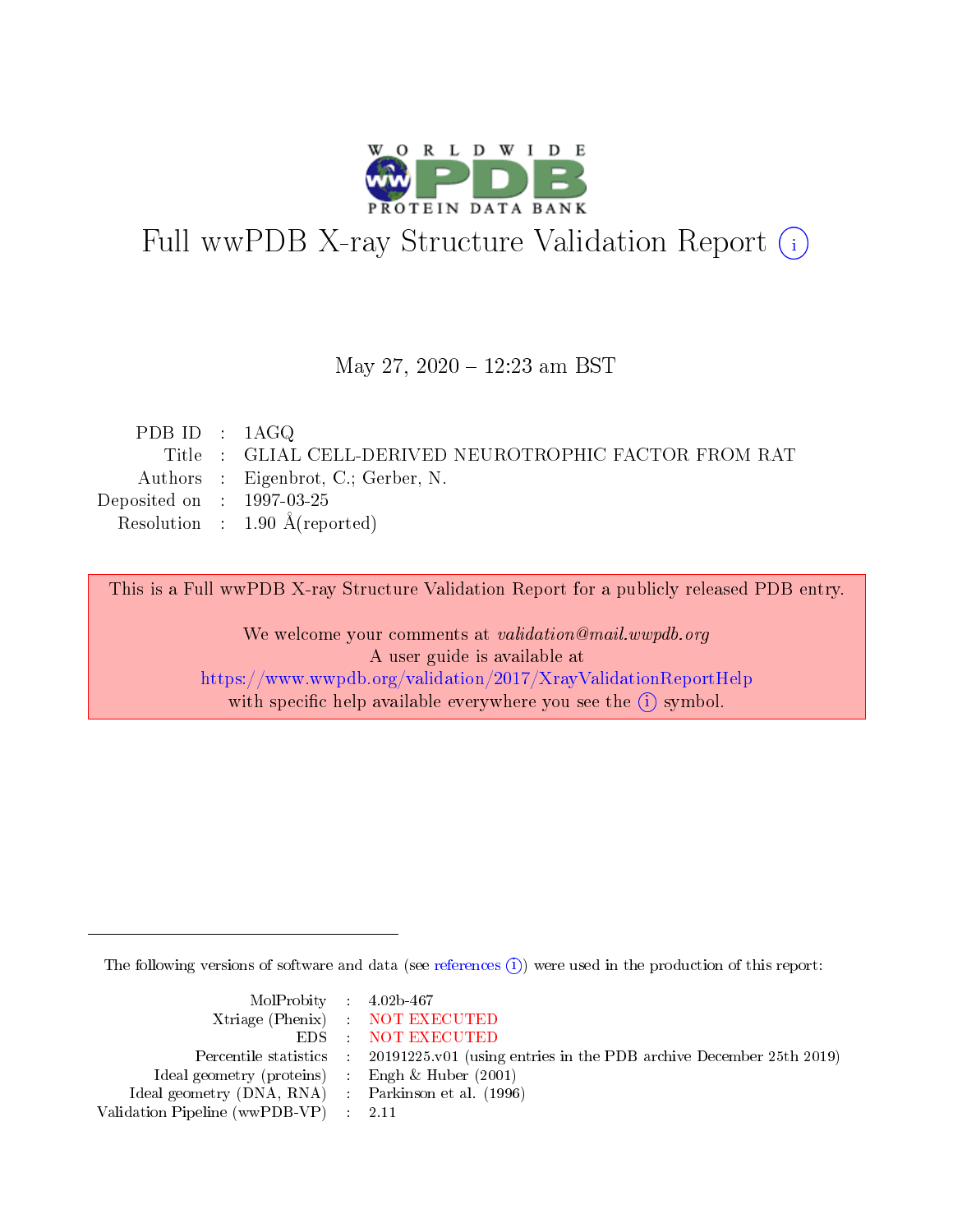# 1 [O](https://www.wwpdb.org/validation/2017/XrayValidationReportHelp#overall_quality)verall quality at a glance  $(i)$

The following experimental techniques were used to determine the structure: X-RAY DIFFRACTION

The reported resolution of this entry is 1.90  $\AA$ .

Percentile scores (ranging between 0-100) for global validation metrics of the entry are shown in the following graphic. The table shows the number of entries on which the scores are based.



| Metric                | Whole archive<br>(# $\rm{Entries}$ ) | Similar resolution<br>$(\#\text{Entries}, \text{resolution range}(\text{\AA})$ |
|-----------------------|--------------------------------------|--------------------------------------------------------------------------------|
| Clashscore            | 141614                               | $6847(1.90-1.90)$                                                              |
| Ramachandran outliers | 138981                               | 6760 (1.90-1.90)                                                               |
| Sidechain outliers    | 138945                               | 6760 (1.90-1.90)                                                               |

The table below summarises the geometric issues observed across the polymeric chains and their fit to the electron density. The red, orange, yellow and green segments on the lower bar indicate the fraction of residues that contain outliers for  $\geq=3$ , 2, 1 and 0 types of geometric quality criteria respectively. A grey segment represents the fraction of residues that are not modelled. The numeric value for each fraction is indicated below the corresponding segment, with a dot representing fractions  $\leq=5\%$ 

Note EDS was not executed.

| Mol | Chain  | $\mathbf{Length}$ | Quality of chain |     |           |           |     |  |
|-----|--------|-------------------|------------------|-----|-----------|-----------|-----|--|
|     | А      | 135               | 51%              | 14% | ٠         |           | 33% |  |
|     | B      | 135               | 54%              | 16% |           | $\bullet$ | 29% |  |
|     | $\cap$ | 135               | 53%              | 13% | ٠         |           | 33% |  |
|     |        | 135               | 55%              | 13% | $\bullet$ |           | 30% |  |

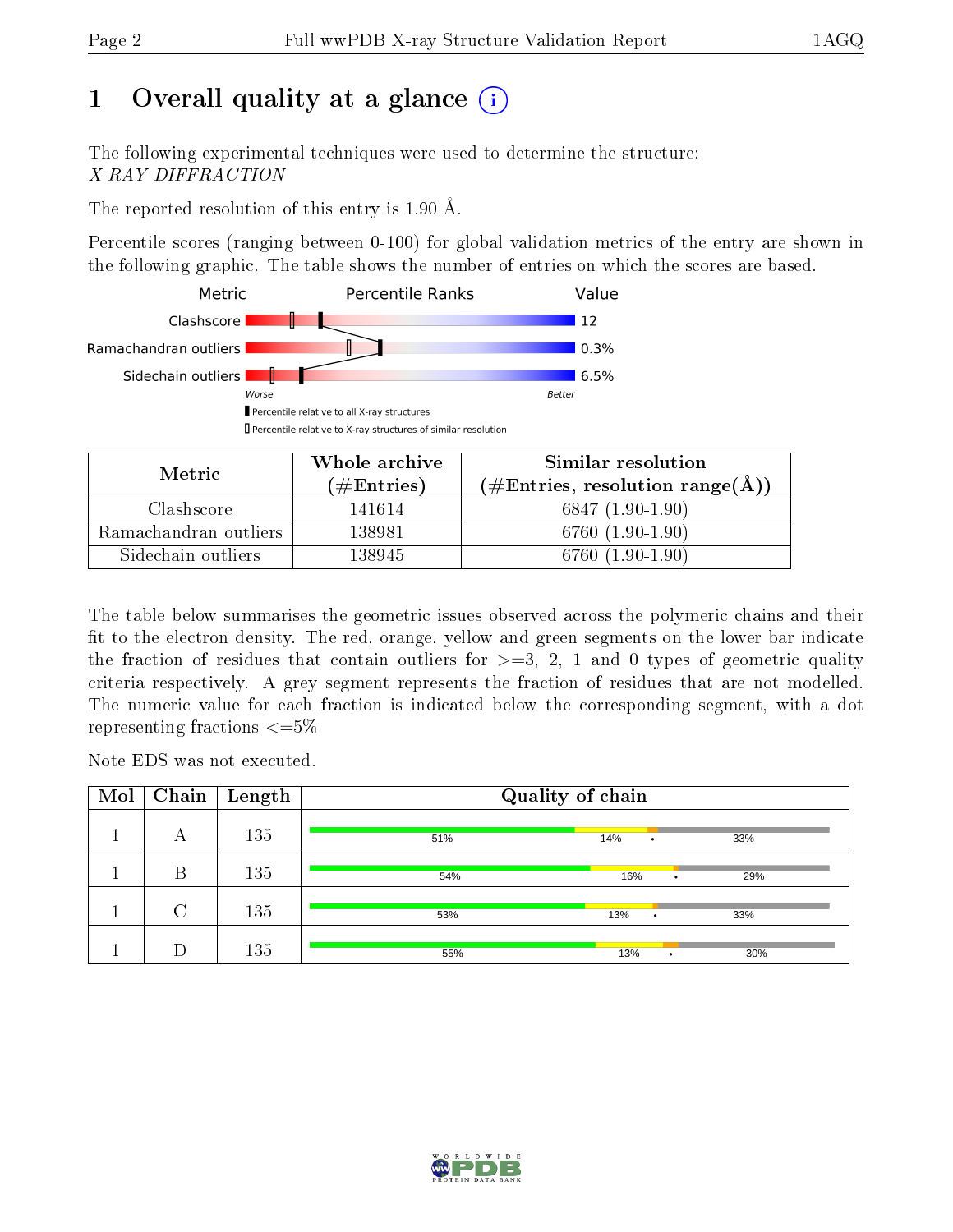# 2 Entry composition (i)

There are 2 unique types of molecules in this entry. The entry contains 3236 atoms, of which 0 are hydrogens and 0 are deuteriums.

In the tables below, the ZeroOcc column contains the number of atoms modelled with zero occupancy, the AltConf column contains the number of residues with at least one atom in alternate conformation and the Trace column contains the number of residues modelled with at most 2 atoms.

| Mol | Chain | Residues |       |               | Atoms |                    |    |    | $ZeroOcc \mid AltConf \mid$ | $\operatorname{Trace}$ |
|-----|-------|----------|-------|---------------|-------|--------------------|----|----|-----------------------------|------------------------|
|     |       | 91       | Total |               | N     | 0                  | S  | 33 | 2                           |                        |
|     | А     |          | 717   | 446           | 127   | 135                | 9  |    |                             |                        |
|     | В     | 96       | Total | $\mathcal{C}$ |       | ( )                | S  | 29 | 3                           |                        |
|     |       |          | 760   | 471           | 136   | 143                | 10 |    |                             |                        |
|     |       | 91       | Total | C             | N     | $\left( \ \right)$ | S  |    | 2                           |                        |
|     |       | 719      | 447   | 129           | 134   | 9                  | 39 |    |                             |                        |
|     |       |          | Total | $\mathcal{C}$ | N     | $\left( \ \right)$ | S  | 38 |                             |                        |
|     |       | 95       | 755   | 468           | 134   | 143                | 10 |    |                             |                        |

Molecule 1 is a protein called GLIAL CELL-DERIVED NEUROTROPHIC FACTOR.

• Molecule 2 is water.

| Mol            | Chain | Residues | Atoms                                 | ZeroOcc   AltConf |
|----------------|-------|----------|---------------------------------------|-------------------|
| $\overline{2}$ | А     | 55       | Total<br>$\Omega$<br>55<br>55         |                   |
| 2              |       | 87       | Total<br>$\bigcap$<br>87<br>87        |                   |
| 2              | C     | 65       | Total<br>$\left( \right)$<br>65<br>65 |                   |
| 2              |       | 78       | Total<br>$\left( \right)$<br>78<br>78 |                   |

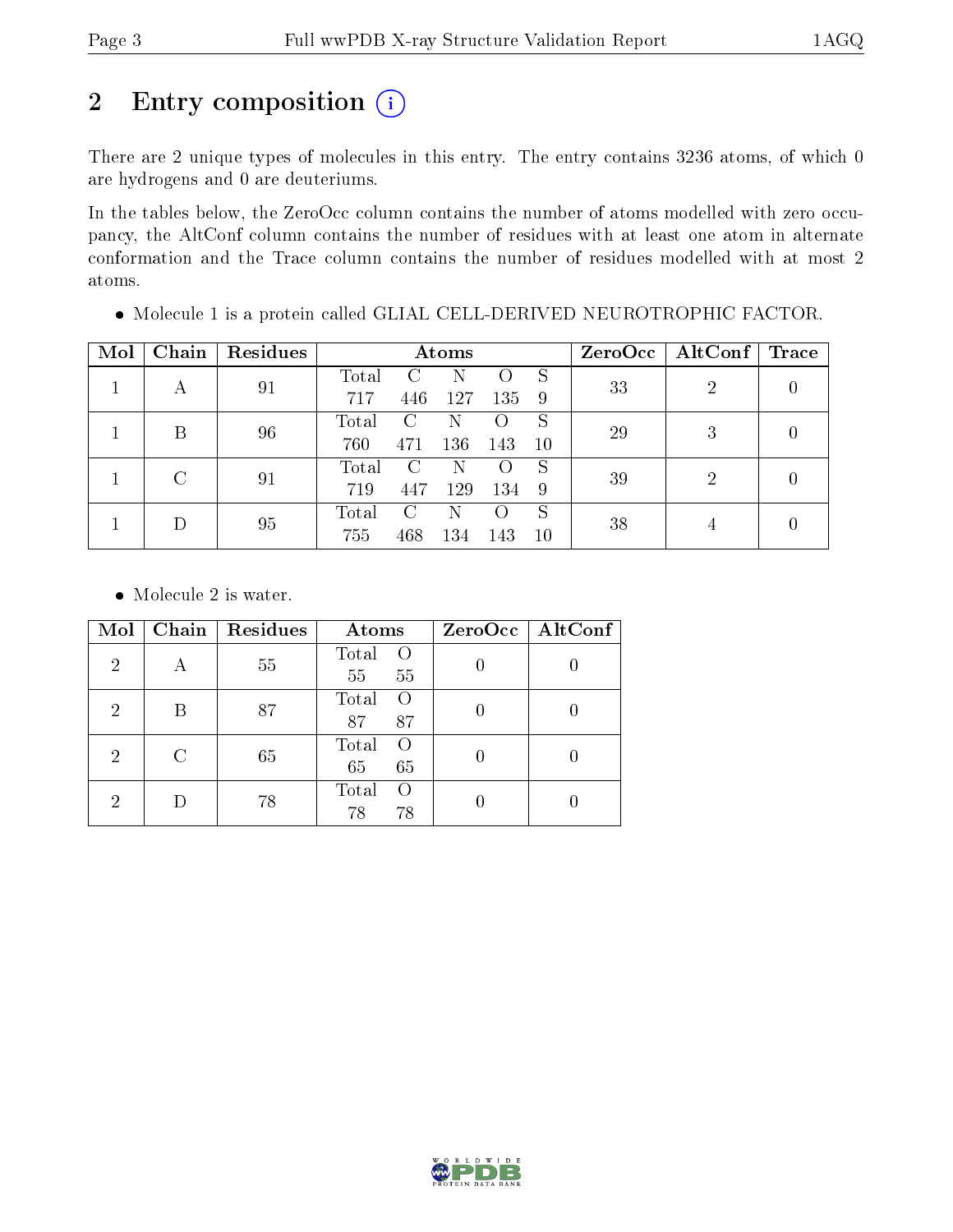# 3 Residue-property plots (i)

These plots are drawn for all protein, RNA and DNA chains in the entry. The first graphic for a chain summarises the proportions of the various outlier classes displayed in the second graphic. The second graphic shows the sequence view annotated by issues in geometry. Residues are colorcoded according to the number of geometric quality criteria for which they contain at least one outlier: green  $= 0$ , yellow  $= 1$ , orange  $= 2$  and red  $= 3$  or more. Stretches of 2 or more consecutive residues without any outlier are shown as a green connector. Residues present in the sample, but not in the model, are shown in grey.

Note EDS was not executed.

• Molecule 1: GLIAL CELL-DERIVED NEUROTROPHIC FACTOR

| Chain A:                                                                                                  | 51%                                                                | 14%                   | 33%                        |
|-----------------------------------------------------------------------------------------------------------|--------------------------------------------------------------------|-----------------------|----------------------------|
| <u> គីម្តីមន្តដូច្និក្នុកម្ម មិនទីនីទីទីក្នុក្នុក្នុក្នុម្ពិទ្ធិមិនទីនីទីនីទីទីនីទីទីនីទីនីទីនីទីនីទី</u> |                                                                    |                       | 888<br>889                 |
| enda<br>Engeland<br>enra<br>Experi<br>$\frac{11}{2}$<br>ន្ទ្រប                                            |                                                                    |                       |                            |
| Molecule 1: GLIAL CELL-DERIVED NEUROTROPHIC FACTOR                                                        |                                                                    |                       |                            |
| Chain B:                                                                                                  | 54%                                                                | 16%                   | 29%                        |
| <b>A B B B C S S S E E</b><br><b>AAR</b><br><b>RES</b><br><b>AGE</b>                                      | 188348<br>ਕ ਜ<br>ăЭ<br>크<br>圅<br>圅<br>님<br>님                       | <b>SER</b><br>E       |                            |
| <b>D<sub>11</sub></b><br>SAT<br>1SP                                                                       |                                                                    |                       |                            |
| Molecule 1: GLIAL CELL-DERIVED NEUROTROPHIC FACTOR                                                        |                                                                    |                       |                            |
| Chain C:                                                                                                  | 53%                                                                | 13%                   | 33%                        |
| <b>A R R R R R R R R</b><br>ALA<br>ALA<br>평범<br><b>AG</b><br>$\tilde{5}$                                  | <b>PRO</b><br><b>ER</b><br>58<br>CLY<br>Ę<br>ష<br>뵤<br>ă<br>횭<br>Ē | g<br>SX.<br>ស្គា<br>ស | <b><u>g s</u> fe g g s</b> |
| <b>BHHHH</b><br>BHHH                                                                                      |                                                                    |                       |                            |
| • Molecule 1: GLIAL CELL-DERIVED NEUROTROPHIC FACTOR                                                      |                                                                    |                       |                            |
| Chain D:                                                                                                  | 55%                                                                | 13%                   | 30%                        |
| <b>EC</b><br><b>RG</b><br>ě<br>Ě                                                                          | <b>RUŠAŠI</b><br>មិន្ទ<br><b>SAT</b><br>Ě<br>Ě                     |                       |                            |

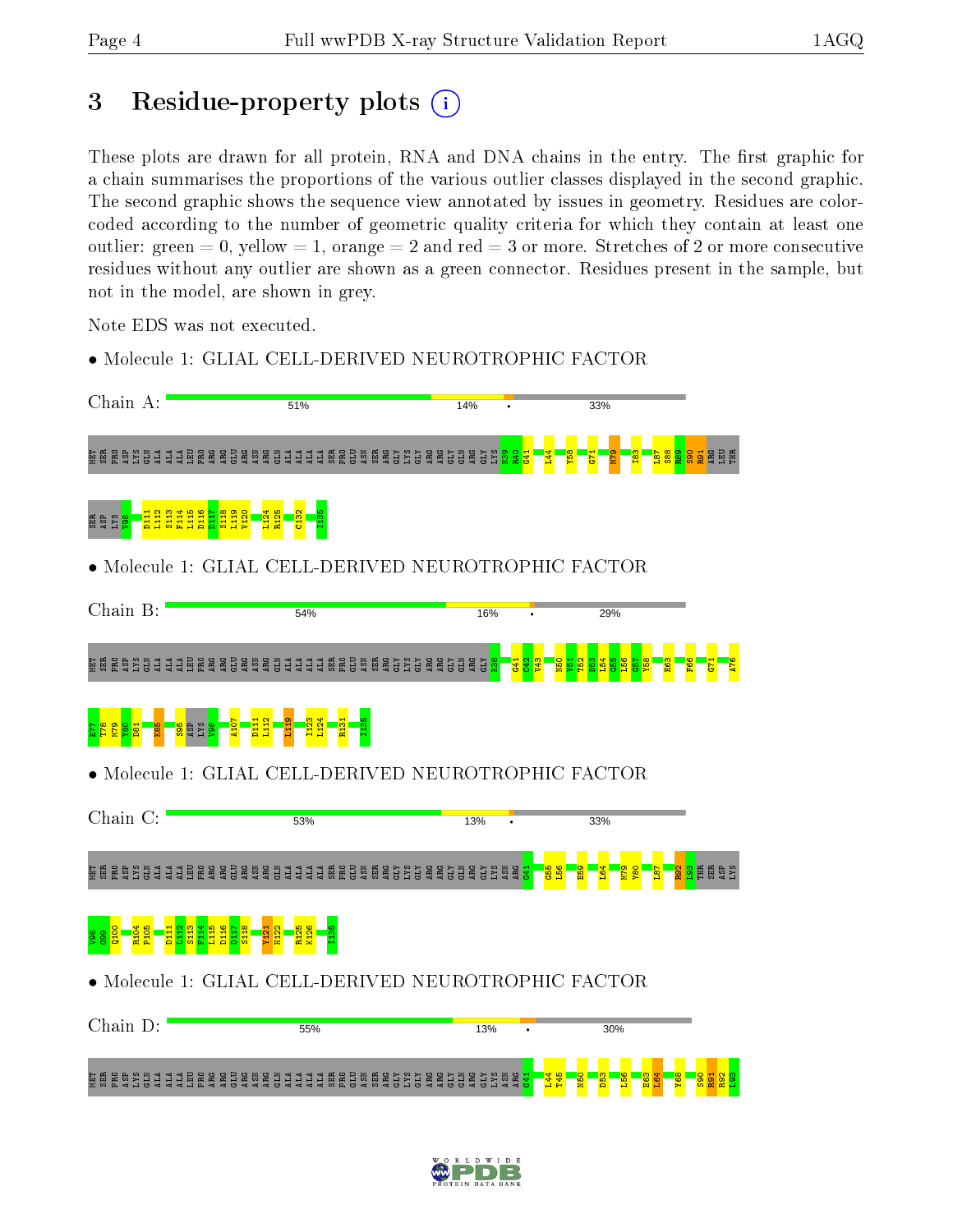

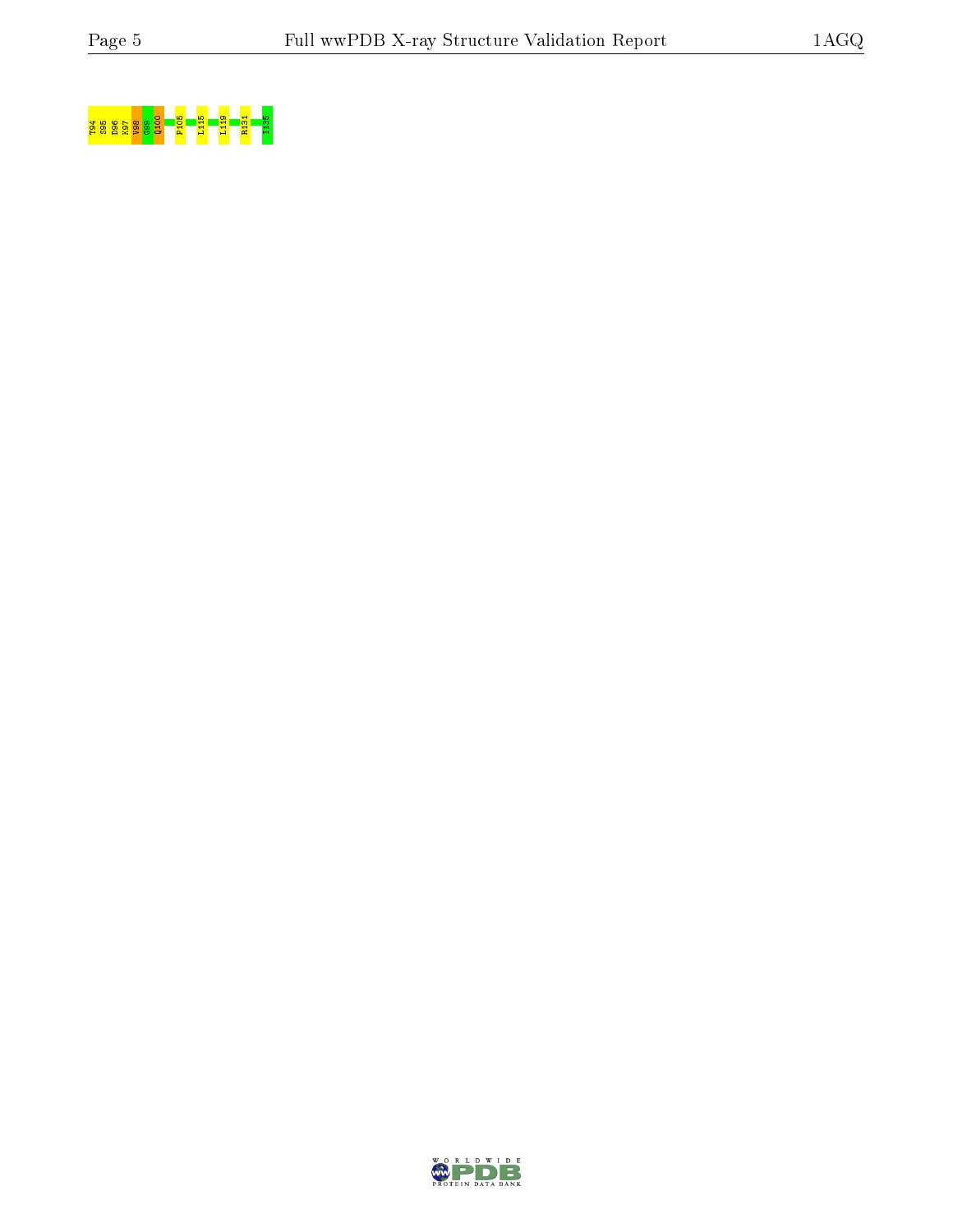# 4 Data and refinement statistics  $(i)$

Xtriage (Phenix) and EDS were not executed - this section is therefore incomplete.

| Property                               | Value                                                        | Source    |  |
|----------------------------------------|--------------------------------------------------------------|-----------|--|
| Space group                            | P 1 21 1                                                     | Depositor |  |
| Cell constants                         | $\overline{67.85\mathrm{A}} \quad 67.55\mathrm{A}$<br>71.40Å | Depositor |  |
| a, b, c, $\alpha$ , $\beta$ , $\gamma$ | 115.94°<br>$90.00^\circ$<br>$90.00^\circ$                    |           |  |
| Resolution $(A)$                       | 20.00<br>1.90                                                | Depositor |  |
| % Data completeness                    | $93.9(20.00-1.90)$                                           | Depositor |  |
| (in resolution range)                  |                                                              |           |  |
| $R_{merge}$                            | 0.04                                                         | Depositor |  |
| $\mathrm{R}_{sym}$                     | 0.05                                                         | Depositor |  |
| Refinement program                     | X-PLOR 3.851                                                 | Depositor |  |
| $R, R_{free}$                          | 0.203<br>0.235<br>$\mathbf{A}$                               | Depositor |  |
| Estimated twinning fraction            | No twinning to report.                                       | Xtriage   |  |
| Total number of atoms                  | 3236                                                         | wwPDB-VP  |  |
| Average B, all atoms $(A^2)$           | 33.0                                                         | wwPDB-VP  |  |

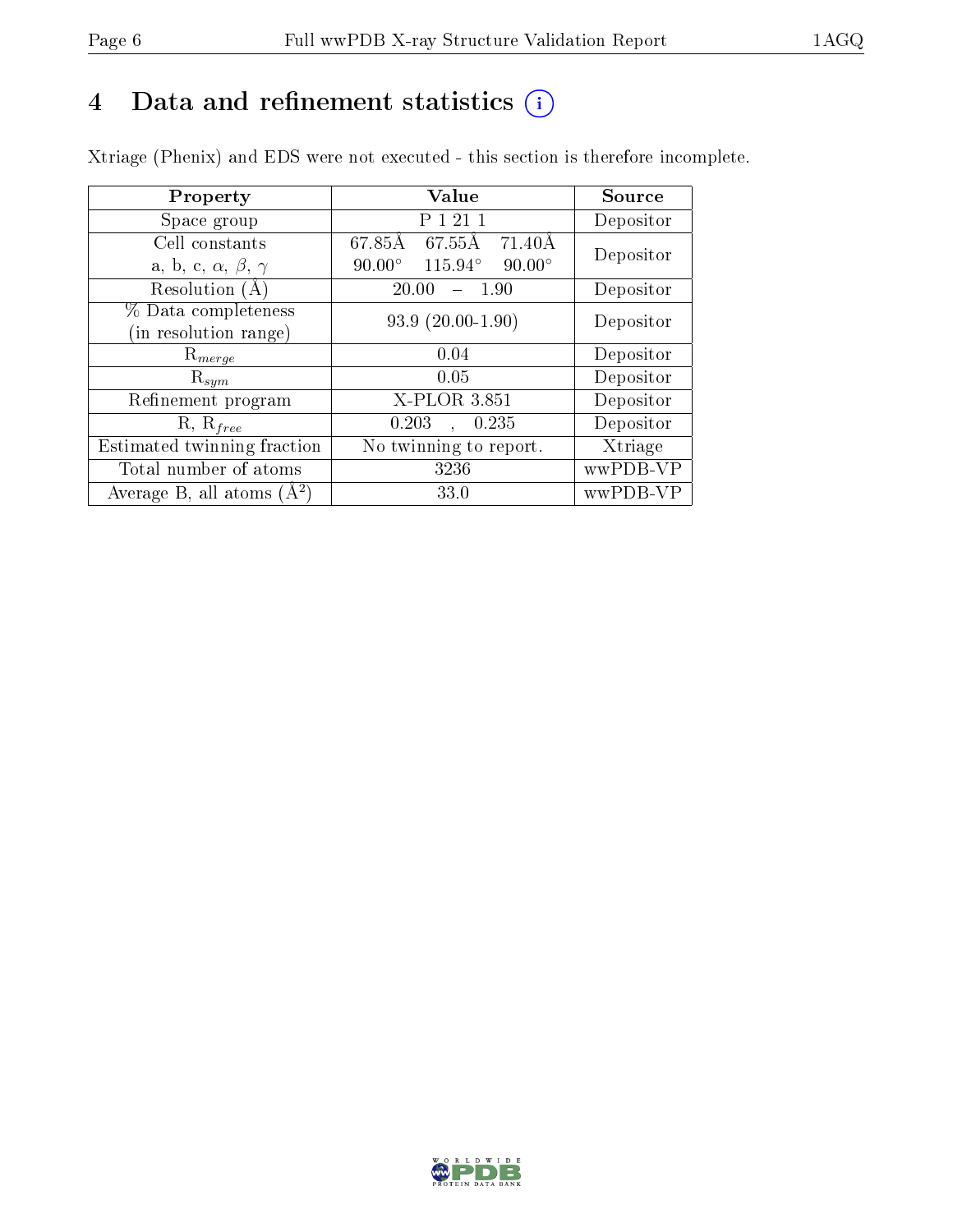# 5 Model quality  $(i)$

# 5.1 Standard geometry  $(i)$

The Z score for a bond length (or angle) is the number of standard deviations the observed value is removed from the expected value. A bond length (or angle) with  $|Z| > 5$  is considered an outlier worth inspection. RMSZ is the root-mean-square of all Z scores of the bond lengths (or angles).

| Mol | Chain  |      | Bond lengths      | Bond angles |                    |  |
|-----|--------|------|-------------------|-------------|--------------------|--|
|     |        | RMSZ | $\# Z  > 5$       | RMSZ        | $\# Z  > 5$        |  |
|     |        | 0.44 | 0/735             | 0.71        | 0/985              |  |
|     | В      | 0.45 | 0/783             | 0.73        | 0/1048             |  |
|     | $\cap$ | 0.46 | 0/738             | 0.70        | 0/988              |  |
|     | Ð      | 0.46 | 0/784             | 0.77        | $1/1051$ $(0.1\%)$ |  |
| All | Αll    | 0.45 | $^\prime\!\!3040$ | 0.73        | $'4072~(0.0\%)$    |  |

There are no bond length outliers.

All (1) bond angle outliers are listed below:

| $\mid$ Mol $\mid$ Chain $\mid$ Res $\mid$ Type $\mid$ |  | Atoms                                             | $\vert$ Observed $(^\circ)$ $\vert$ Ideal $(^\circ)$ |  |
|-------------------------------------------------------|--|---------------------------------------------------|------------------------------------------------------|--|
|                                                       |  | $\perp$ LEU $\parallel$ CA-CB-CG $\parallel$ 5.24 |                                                      |  |

There are no chirality outliers.

There are no planarity outliers.

## 5.2 Too-close contacts  $\overline{()}$

In the following table, the Non-H and H(model) columns list the number of non-hydrogen atoms and hydrogen atoms in the chain respectively. The H(added) column lists the number of hydrogen atoms added and optimized by MolProbity. The Clashes column lists the number of clashes within the asymmetric unit, whereas Symm-Clashes lists symmetry related clashes.

| Mol |   |     | $\boxed{\text{Chain} \mid \text{Non-H} \mid \text{H}(\text{model})}$ | H(added) |    | $Clashes$   Symm-Clashes |
|-----|---|-----|----------------------------------------------------------------------|----------|----|--------------------------|
|     |   | 717 |                                                                      | 705      | 20 |                          |
|     | В | 760 |                                                                      | 755      | 21 |                          |
|     |   | 719 |                                                                      | 712      |    |                          |
|     |   | 755 |                                                                      | 750      | 18 |                          |
| റ   |   | 55  |                                                                      |          |    |                          |
|     | R | 87  |                                                                      |          |    |                          |
|     |   | 65  |                                                                      |          |    |                          |
|     |   |     |                                                                      |          |    |                          |

Continued on next page...

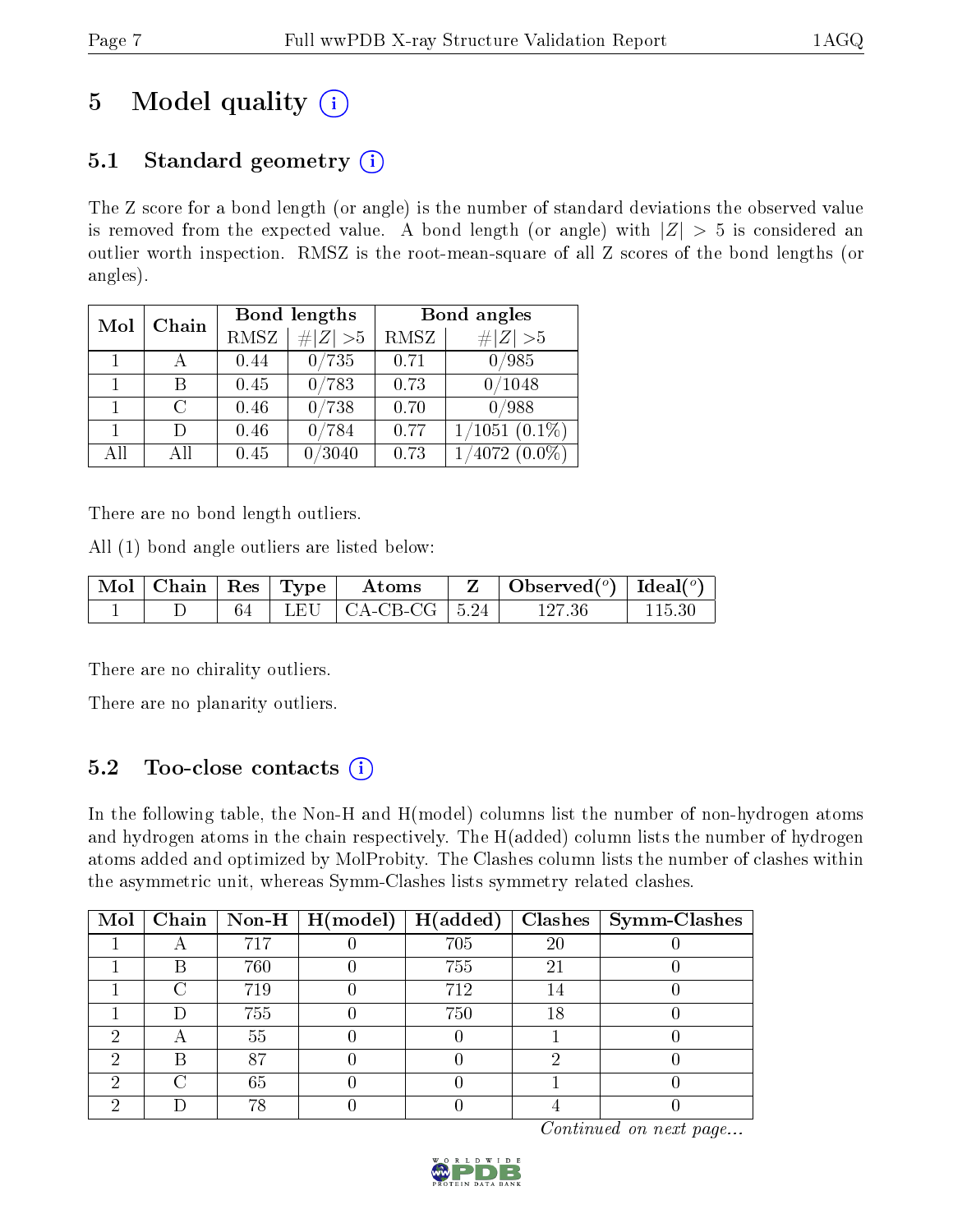Continued from previous page...

|  |      |  | Mol   Chain   Non-H   H(model)   H(added)   Clashes   Symm-Clashes |
|--|------|--|--------------------------------------------------------------------|
|  | 3236 |  |                                                                    |

The all-atom clashscore is defined as the number of clashes found per 1000 atoms (including hydrogen atoms). The all-atom clashscore for this structure is 12.

All (64) close contacts within the same asymmetric unit are listed below, sorted by their clash magnitude.

| Atom-1                      | Atom-2              | Interatomic       | Clash             |  |
|-----------------------------|---------------------|-------------------|-------------------|--|
|                             |                     | distance $(A)$    | overlap $(\AA)$   |  |
| 1:A.91:ARG:HG2              | 1: A:91: ARG:HH11   | 1.04              | 1.13              |  |
| 1:D:45[A]:THR:HG22          | 2:D:454:HOH:O       | $\overline{1.53}$ | $\overline{1.06}$ |  |
| 1: D: 95: SER: HB3          | 1:D:98:VAL:HG22     | 1.47              | 0.94              |  |
| 1:B:78[A]:THR:HG23          | 1:B:81:ASP:H        | 1.38              | 0.87              |  |
| 1:A.91:ARG:HG2              | 1: A:91:ARG:NH1     | 1.83              | $0.85\,$          |  |
| 2:A:483:HOH:O               | 1:B:79[B]:MET:SD    | $\overline{2.33}$ | 0.84              |  |
| 1: A:79: MET:O              | 1:A:83[B]:ILE:HG23  | 1.82              | 0.79              |  |
| 1:C:115:LEU:HG              | 1:C:121:TYR:CE1     | 2.19              | 0.78              |  |
| 1:B:78[B]:THR:HB            | 2: B:479:HOH:O      | 1.84              | 0.76              |  |
| 1:A:91:ARG:HH11             | 1:A:91:ARG:CG       | $\overline{1.93}$ | 0.75              |  |
| 1: D: 97: LYS: HB3          | 1: D: 100: GLN: HG3 | $\overline{1.69}$ | 0.73              |  |
| 1:D:45[B]:THR:HG22          | 2:D:475:HOH:O       | 1.88              | 0.71              |  |
| 1: D: 50: ASN: HD22         | 1: D:63: GLU: HG2   | 1.57              | 0.70              |  |
| 1:C:79:MET:HE1              | 1:D:56:LEU:HD11     | $\overline{1.76}$ | 0.67              |  |
| 1:C:115:LEU:HG              | 1:C:121:TYR:HE1     | 1.60              | 0.66              |  |
| $1:D:45[A]:\text{THR}:HG23$ | 1: D:68: TYR: CZ    | $\overline{2.34}$ | 0.63              |  |
| 1: D: 50: ASN: ND2          | 1:D:63:GLU:HG2      | $\overline{2.15}$ | 0.62              |  |
| 1:A:112:LEU:HD23            | 1:A:124:LEU:HD12    | 1.82              | 0.61              |  |
| 1:A:111:ASP:OD1             | 1:A:125:ARG:HG2     | $\overline{2.01}$ | 0.61              |  |
| 1:A:41:GLY:O                | 1:A:71:GLY:HA3      | $\overline{2.02}$ | 0.59              |  |
| 1:B:107:ALA:HB3             | 1:B:131:ARG:HB2     | 1.86              | 0.57              |  |
| 1:C:115:LEU:HG              | 1:C:121:TYR:CD1     | 2.42              | $0.54\,$          |  |
| 1: B:95: SER:HA             | 2:B:343:HOH:O       | $\overline{2.06}$ | 0.54              |  |
| 1:A:83[B]:ILE:HD13          | 1:B:54:LEU:HD22     | 1.89              | 0.53              |  |
| 1:D:94:THR:HG21             | 2:D:464:HOH:O       | 2.08              | 0.52              |  |
| $1:A:116:$ ASP: HB2         | 1:A:120:VAL:O       | $\overline{2.11}$ | 0.51              |  |
| 1:A:44:LEU:HD13             | 1: A: 132: CYS: SG  | 2.49              | 0.51              |  |
| 1:B:78[A]:THR:HG22          | 1: B:81: ASP:OD2    | $\overline{2.11}$ | 0.51              |  |
| 1: A:58:TYR:CD2             | 1:A:114:PHE:HZ      | 2.28              | 0.50              |  |
| 1:A:83[A]:ILE:HG21          | 1:B:54:LEU:HD22     | 1.95              | 0.49              |  |
| 1:C:104:ARG:HB3             | 1:C:105:PRO:HD2     | 1.95              | 0.48              |  |
| 1:C:80:TYR:CZ               | 1:D:105:PRO:HG3     | 2.49              | 0.48              |  |
| 1:C:111:ASP:OD1             | 1:C:125:ARG:HG3     | $\overline{2.14}$ | 0.48              |  |

Continued on next page...

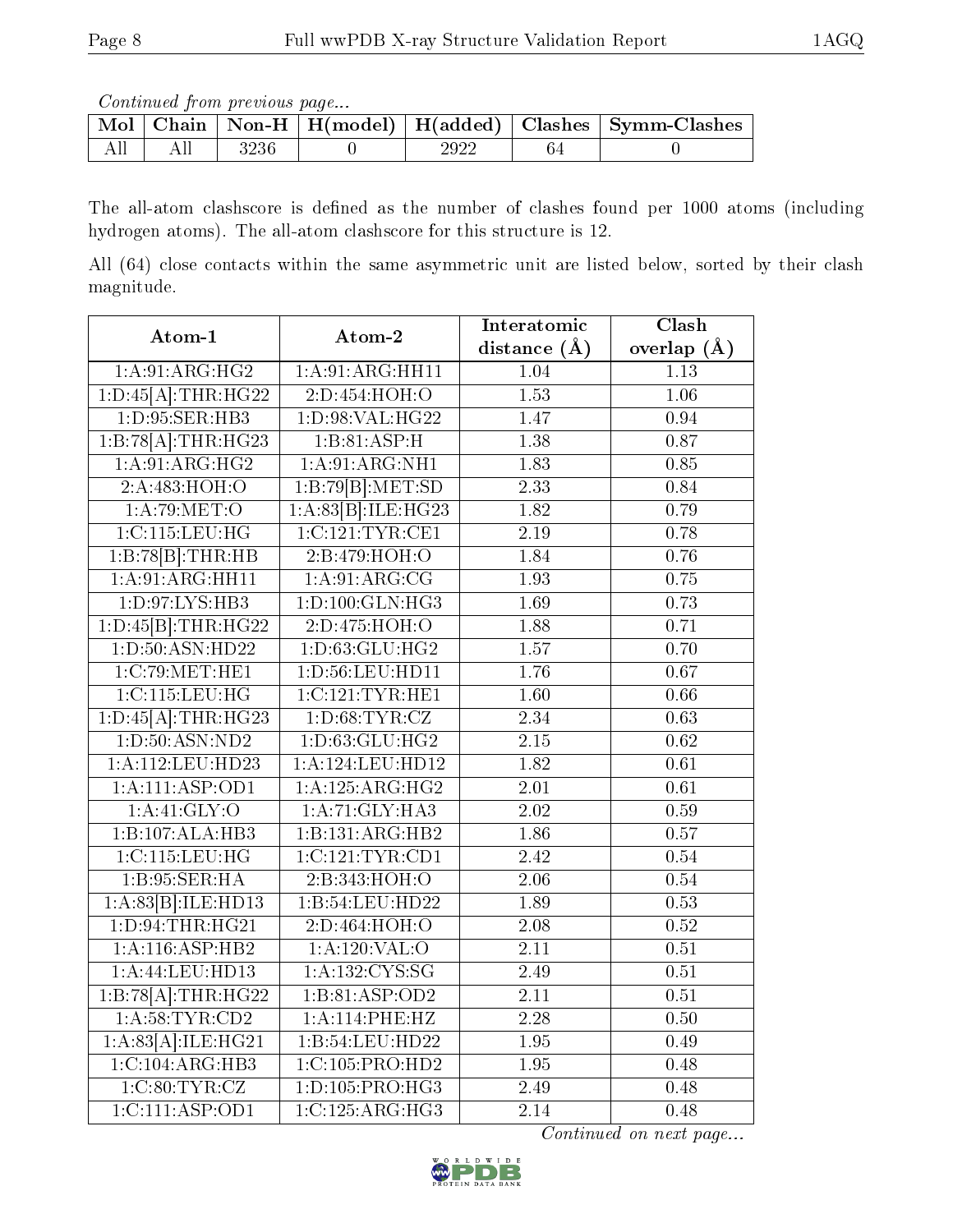| Atom-1                                     | Atom-2             | Interatomic       | $\overline{\text{Clash}}$ |
|--------------------------------------------|--------------------|-------------------|---------------------------|
|                                            |                    | distance $(\AA)$  | overlap $(\AA)$           |
| 1:B:43:VAL:HG11                            | 1:D:44:LEU:HD23    | 1.96              | 0.47                      |
| 1:A:118:SER:O                              | 1:A:119:LEU:HB2    | $\overline{2.15}$ | 0.47                      |
| $1:D:45[A]:\text{THR}:CG2$                 | 1: D:68: TYR: CZ   | 2.97              | 0.47                      |
| 1:B:50:ASN:HD22                            | 1:B:63:GLU:HG2     | 1.80              | 0.47                      |
| 1:C:116:ASP:HB2                            | 1:C:122:HIS:NE2    | 2.29              | 0.47                      |
| 1:D:91:ARG:HD3                             | 1: D:91: ARG:HA    | 1.63              | 0.47                      |
| 1:C:55:GLY:HA2                             | 2:C:457:HOH:O      | $\overline{2.14}$ | 0.46                      |
| 1:B:41:GLY:O                               | 1:B:71:GLY:HA3     | 2.15              | 0.46                      |
| 1: D:90: SER:OG                            | 1: D: 92: ARG: HG3 | $\overline{2.16}$ | 0.45                      |
| 1:D:45[B]:THR:CG2                          | 2:D:475:HOH:O      | 2.56              | 0.45                      |
| 1:B:111:ASP:HB3                            | 1:B:123:ILE:HD11   | 1.99              | 0.45                      |
| 1:B:112:LEU:HD23                           | 1:B:124:LEU:HD12   | $\overline{2.00}$ | 0.44                      |
| 1: D: 95: SER: HB3                         | 1: D:98: VAL: CG2  | 2.31              | 0.44                      |
| 1: B:58:TYR:CE2                            | 1:B:124:LEU:HD21   | $\overline{2.53}$ | 0.44                      |
| $1:A:83[B]:\!\!{\rm ILE:HD11}$             | 1: B:66:PHE:CZ     | 2.54              | 0.42                      |
| 1:B:119:LEU:HD12                           | 1:B:119:LEU:HA     | 1.89              | $\overline{0.42}$         |
| 1:B:52:THR:HG22                            | 1:B:58:TYR:O       | 2.21              | 0.41                      |
| 1: D: 50: ASN: O                           | 1: D: 53: ASP: HB2 | $\overline{2.20}$ | 0.41                      |
| 1:B:76:ALA:HB2                             | 1: B: 85: LYS: NZ  | $\overline{2.35}$ | 0.41                      |
| 1:C:125:ARG:NH1                            | 1:C:126:LYS:HD2    | 2.36              | 0.41                      |
| 1:B:78[A]:THR:CG2                          | 1:B:81:ASP:H       | 2.18              | 0.41                      |
| 1:C:79:MET:HE1                             | 1: D: 56: LEU: CD1 | 2.48              | 0.41                      |
| 1:A:83[B]:ILE:HG12                         | $1: B:66:$ PHE:CE1 | $\overline{2.55}$ | 0.41                      |
| 1:C:116:ASP:C                              | 1:C:118:SER:H      | 2.24              | 0.41                      |
| 1:C:87:LEU:HD22                            | 1:C:92:ARG:HB3     | 2.03              | 0.41                      |
| 1: A: 111: ASP: CG                         | 1:A:125:ARG:HG2    | 2.41              | 0.41                      |
| 1: A:88: SER: C                            | 1: A:90: SER:H     | $\overline{2.24}$ | 0.41                      |
| $1:A:83[\overline{B}]\overline{.!LE:HD12}$ | 1: A:87: LEU:CD1   | 2.51              | 0.41                      |
| 1: A:91: ARG:NH1                           | 1: A:91: ARG:CG    | $\overline{2.60}$ | 0.41                      |
| 1:C:59:GLU:O                               | 1:C:116:ASP:OD1    | 2.39              | 0.40                      |
| 1:A:83[B]:ILE:HD11                         | $1: B:66:$ PHE:CE2 | $\overline{2.56}$ | $\overline{0.40}$         |

Continued from previous page...

There are no symmetry-related clashes.

### 5.3 Torsion angles (i)

#### 5.3.1 Protein backbone (i)

In the following table, the Percentiles column shows the percent Ramachandran outliers of the chain as a percentile score with respect to all X-ray entries followed by that with respect to entries of similar resolution.

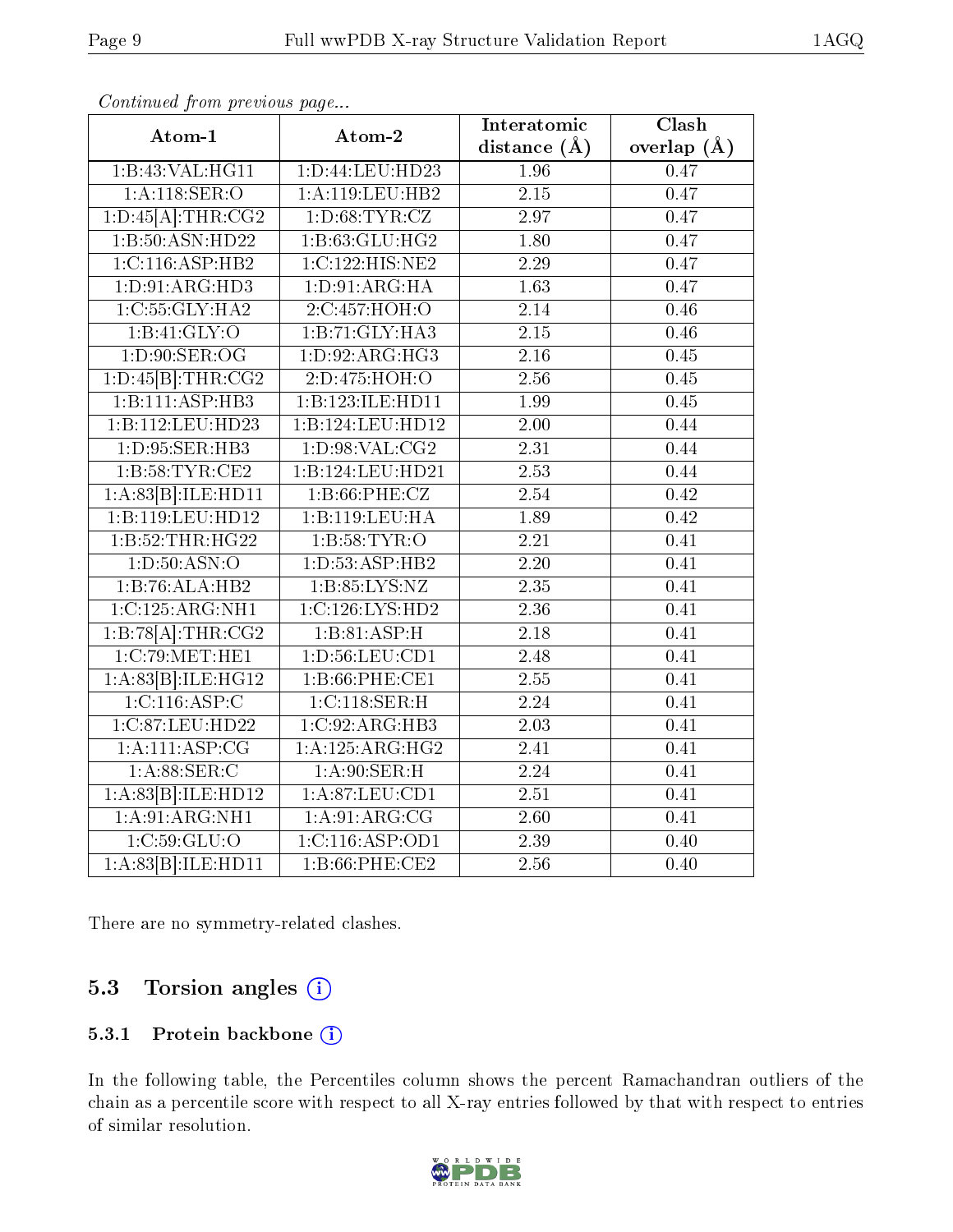| Mol | Chain   | Analysed       | Favoured    | Allowed   | <b>Outliers</b> | Percentiles |     |
|-----|---------|----------------|-------------|-----------|-----------------|-------------|-----|
|     | А       | $89/135(66\%)$ | 88 (99%)    | $1(1\%)$  |                 | 100         | 100 |
|     | B       | $95/135(70\%)$ | 93 $(98\%)$ | $2(2\%)$  | $\overline{0}$  | 100         | 100 |
|     | $\rm C$ | $89/135(66\%)$ | 85 (96%)    | 4(4%)     |                 | 100         | 100 |
|     | D       | 97/135(72%)    | 92(95%)     | 4(4%)     | $1(1\%)$        | 15          | 6   |
| All | All     | 370/540 (68%)  | 358 (97%)   | 11 $(3%)$ | $1(0\%)$        | 41          | 31  |

The Analysed column shows the number of residues for which the backbone conformation was analysed, and the total number of residues.

All (1) Ramachandran outliers are listed below:

| Mol | Chain | $\operatorname{Res}$ | pе |
|-----|-------|----------------------|----|
|     |       |                      |    |

#### 5.3.2 Protein sidechains (i)

In the following table, the Percentiles column shows the percent sidechain outliers of the chain as a percentile score with respect to all X-ray entries followed by that with respect to entries of similar resolution.

The Analysed column shows the number of residues for which the sidechain conformation was analysed, and the total number of residues.

| Mol | Chain   | Analysed        | Rotameric    | <b>Outliers</b> | Percentiles |                |
|-----|---------|-----------------|--------------|-----------------|-------------|----------------|
|     | А       | 81/112(72%)     | 76 (94%)     | $5(6\%)$        | 18          | $ 9\rangle$    |
|     | Β       | $87/112$ (78%)  | 84 (97%)     | $3(3\%)$        | 37          | 28             |
|     | $\rm C$ | $81/112$ (72%)  | 75 (93%)     | 6(7%)           | 13          | $\sqrt{6}$     |
|     | D       | 87/112(78%)     | 79 (91%)     | $8(9\%)$        |             | 3 <sup>2</sup> |
| All | All     | $336/448$ (75%) | 314 $(94\%)$ | $22(6\%)$       |             | 8              |

All (22) residues with a non-rotameric sidechain are listed below:

| Mol | Chain | Res | <b>Type</b> |
|-----|-------|-----|-------------|
|     |       | 79  | <b>MET</b>  |
|     |       | 90  | <b>SER</b>  |
|     |       | 91  | $\rm{ARG}$  |
|     |       | 113 | <b>SER</b>  |
|     |       | 115 | LEU         |
|     | R     | 56  | LEU         |
|     |       | 85  | <b>LYS</b>  |

Continued on next page...

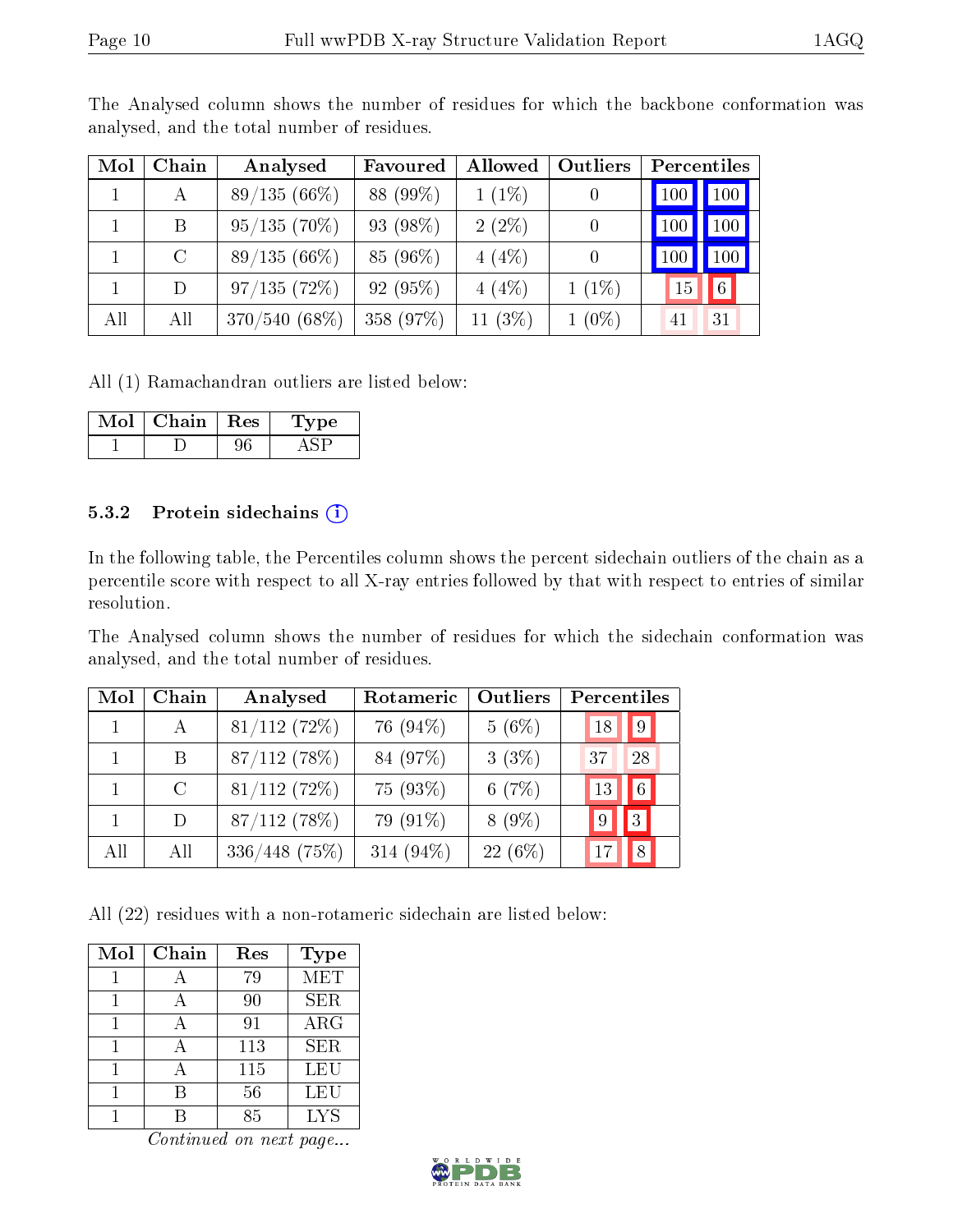| Mol          | Chain              | Res    | Type       |
|--------------|--------------------|--------|------------|
| $\mathbf{1}$ | $\boldsymbol{B}$   | 119    | <b>LEU</b> |
| $\mathbf 1$  | $\overline{C}$     | 56     | <b>LEU</b> |
| $\mathbf{1}$ | $\overline{\rm C}$ | 64     | LEU        |
| $\mathbf{1}$ | $\overline{\rm C}$ | 92     | $\rm{ARG}$ |
| $\mathbf 1$  | $\overline{\rm C}$ | 100    | <b>GLN</b> |
| $\mathbf{1}$ | $\overline{C}$     | 113    | <b>SER</b> |
| $\mathbf{1}$ | $\overline{\rm C}$ | 121    | <b>TYR</b> |
| $\mathbf{1}$ | $\overline{D}$     | 64     | <b>LEU</b> |
| $\mathbf{1}$ | D                  | 91     | $\rm{ARG}$ |
| $\mathbf 1$  | D                  | 98     | <b>VAL</b> |
| $\mathbf{1}$ | $\overline{D}$     | 100    | <b>GLN</b> |
| $\mathbf 1$  | D                  | 115    | <b>LEU</b> |
| $\mathbf{1}$ | D                  | 119    | LEU        |
| $\mathbf{1}$ | D                  | 131[A] | $\rm{ARG}$ |
| 1            | D                  | 131 B  | $\rm{ARG}$ |

Continued from previous page...

Some sidechains can be flipped to improve hydrogen bonding and reduce clashes. All (3) such sidechains are listed below:

| Mol | Chain | Res | 'Type |
|-----|-------|-----|-------|
|     |       | 100 | GL N  |
|     |       | 50  |       |
|     |       |     |       |

#### 5.3.3 RNA (i)

There are no RNA molecules in this entry.

### 5.4 Non-standard residues in protein, DNA, RNA chains (i)

There are no non-standard protein/DNA/RNA residues in this entry.

#### 5.5 Carbohydrates  $(i)$

There are no carbohydrates in this entry.

### 5.6 Ligand geometry  $(i)$

There are no ligands in this entry.

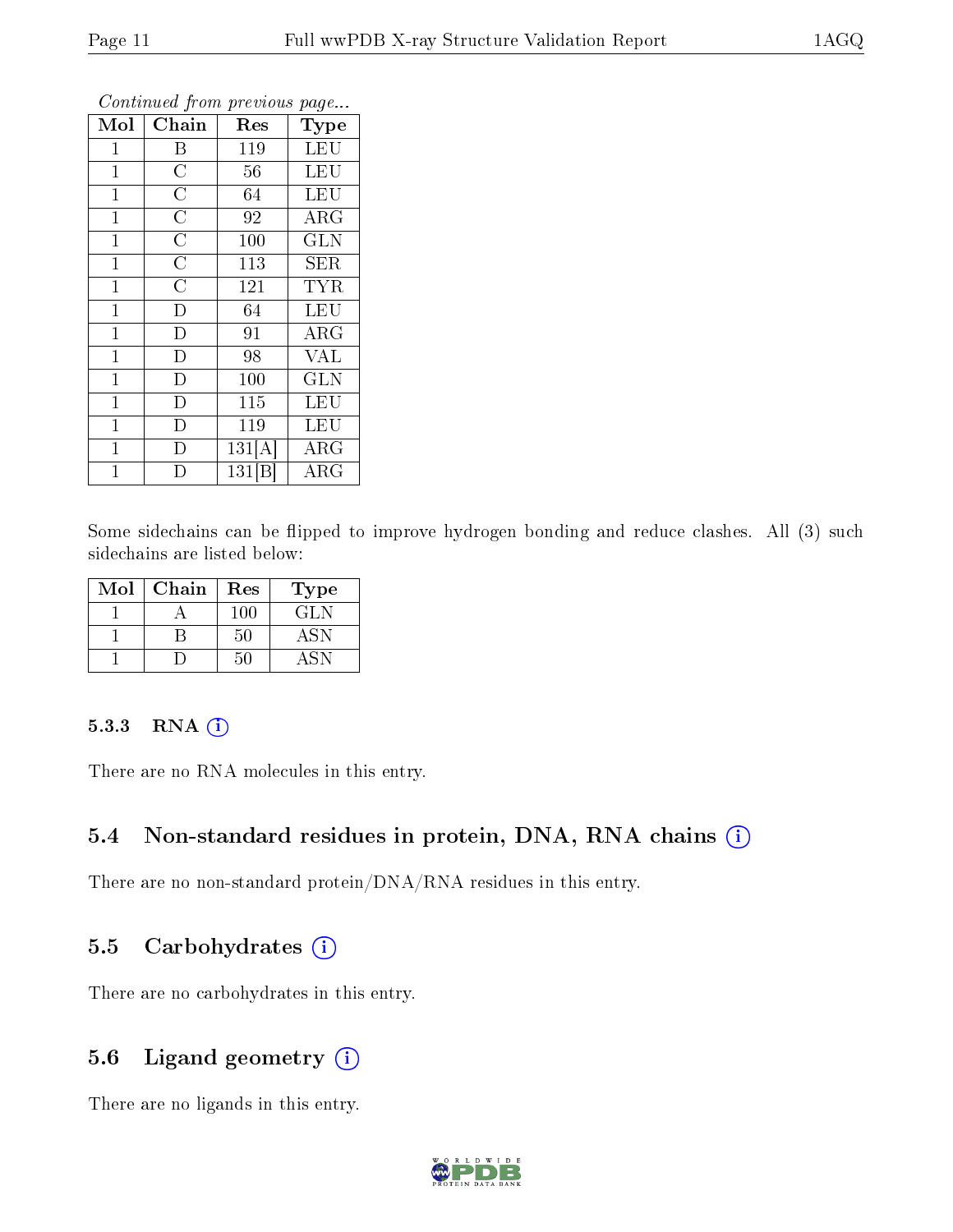# 5.7 [O](https://www.wwpdb.org/validation/2017/XrayValidationReportHelp#nonstandard_residues_and_ligands)ther polymers (i)

There are no such residues in this entry.

# 5.8 Polymer linkage issues (i)

There are no chain breaks in this entry.